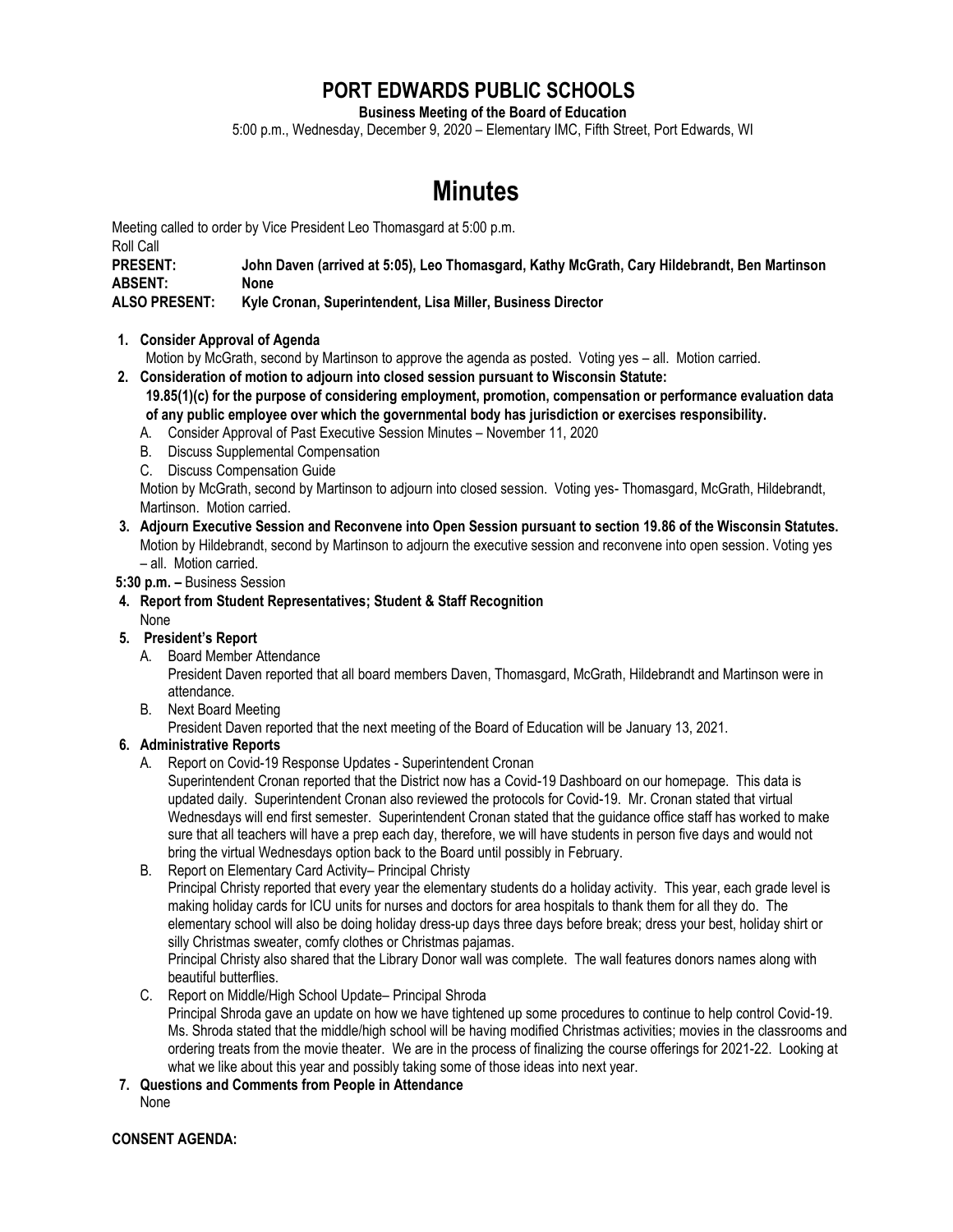### **8. Consider Approval of Minutes of Past Meetings – November 11, 2020**

Motion by McGrath, second by Thomasgard to approve minutes of past meeting. Voting yes – all. Motion carried.

- **9. Consider Approval of Financial Reports**
	- A. Check Summaries................................. November 1-30, 2020
	- #30919 30917 & 202000342 202000513 \$404,065.34
	- B. District Revenues Report ......................November 1-30, 2020
	- C. District Expenditures Report .................November 1-30, 2020
	- D. Cash Receipt Summary…………………November 1-30, 2020
	- E. November Cash Balance Report
	- F. November Fund 60 Activity Accounts Report
	- G. November Substitutes Report
	- H. November Budget Revisions
	- I. Consider Approval of Gifts

Business Director Miller reported the following gifts/donations:

Hats and mittens for the students at the Elementary School – Nicole Martinson Family

\$175 for Coats for Kids program – Nekoosa Port Edwards Knights of Columbus

\$100 for Christmas Cheer program – Mr. Clare Searles

\$200 for the Families Helping Families account – Marshall and Pat Buehler Advised Fund

Motion by Hildebrandt, second Thomasgard to approve the financial reports as presented. Voting yes – all. Motion carried.

#### **UNFINISHED BUSINESS**

None

## **NEW BUSINESS:**

**10. Consider Approval of 2021-22 Course Description Changes**

Motion by McGrath, second by Thomasgard to approve the 2021-22 course description changes. Voting yes – all. Motion carried.

- **11. Review of School Violence Drill – Middle/High School** Principal Shroda reviewed the school violence drill.
- **12. Consider Approval of Changes to Supplemental/Incentive Compensation Programs** Motion by Hildebrandt, second by Thomasgard to approve the changes to the Supplemental/Incentive Compensation Programs. Voting yes – all. Motion carried.

#### **13. Consider Approval of 2020-21 Compensation Guide** Motion by Hildebrandt, second by Thomasgard to approve the 2020-21 Compensation Guide. Voting yes – all. Motion carried.

# **14. Opportunity for Individual Board Member Comment**

McGrath – Thank you to all of the organizations and individuals of our community for their generosity. Thomasgard – Wished all families of the district a Merry Christmas. Thank you to everyone for their hard work and response to the current situations.

Hildebrandt – Expressed appreciation for all of the effort put in by all staff during these times.

Martinson – Look forward to seeing basketball back in motion. Thanked the teachers for all of their support. Daven – Merry Christmas and good health to all.

#### **15. Establish Future Board Meetings**

Wednesday, January 13, 2021, Closed Session at 5:00 (if needed); Business Meeting at 5:30 p.m. – Elementary IMC Wednesday, February 10,2021, Closed Session at 5:00 (if needed); Business Meeting at 5:30 p.m. – Elementary IMC

#### **16. First Reading of the Following Updated Policies**

| POLICY UPDATE |                                      |  |
|---------------|--------------------------------------|--|
| 0162          | Quorum                               |  |
| 0164.2        | <b>Special Meetings</b>              |  |
| 0167.3        | Public Comment at Board Meetings     |  |
| 0172          | Legal Counsel                        |  |
| 1130          | Conflict of Interest                 |  |
| 3230          |                                      |  |
| 4230          |                                      |  |
| 1260          | Incapacity of District Administrator |  |
| 2260.02       | English Language Proficiency         |  |